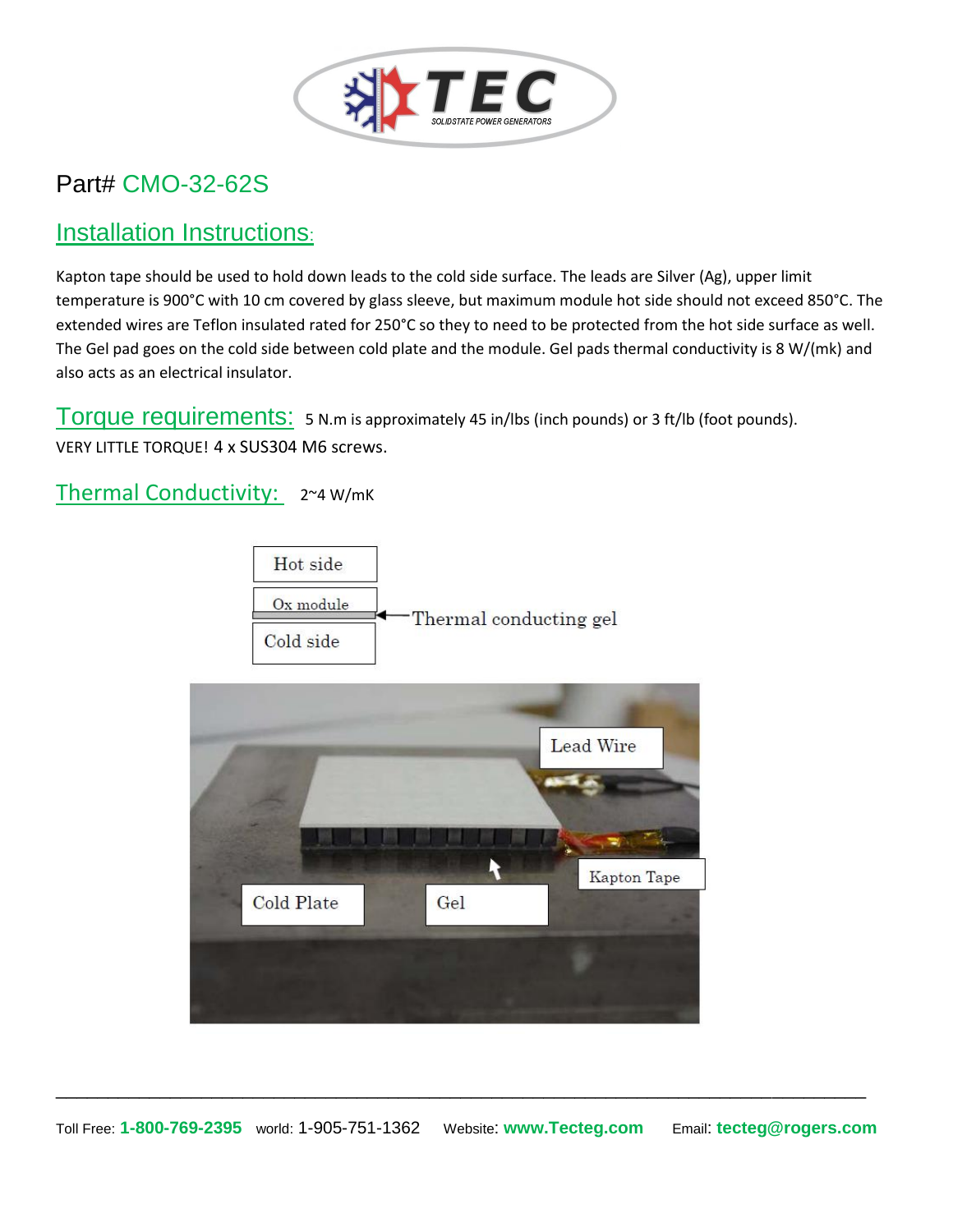

Configuration and Usage: The modules consist of Oxide Thermoelectric Material with an attached alumina plate for excellent thermal contact to the hot side surface. The Gel pad is used on the cold side (shown below). The cold side is designed into quadrants to help eliminate the thermal stress put on the module once in operation.

The upper Limit of the hot side is 850°C, but regular temperature is about 750°C to 800°C.

### Hazards:

- Non- condensing
- Do not left module using lead wires.
- Lead wire MUST BE SEPARATED FROM HOT SIDE.



\_\_\_\_\_\_\_\_\_\_\_\_\_\_\_\_\_\_\_\_\_\_\_\_\_\_\_\_\_\_\_\_\_\_\_\_\_\_\_\_\_\_\_\_\_\_\_\_\_\_\_\_\_\_\_\_\_\_\_\_\_\_\_\_\_\_\_\_\_\_\_\_\_\_\_\_\_\_